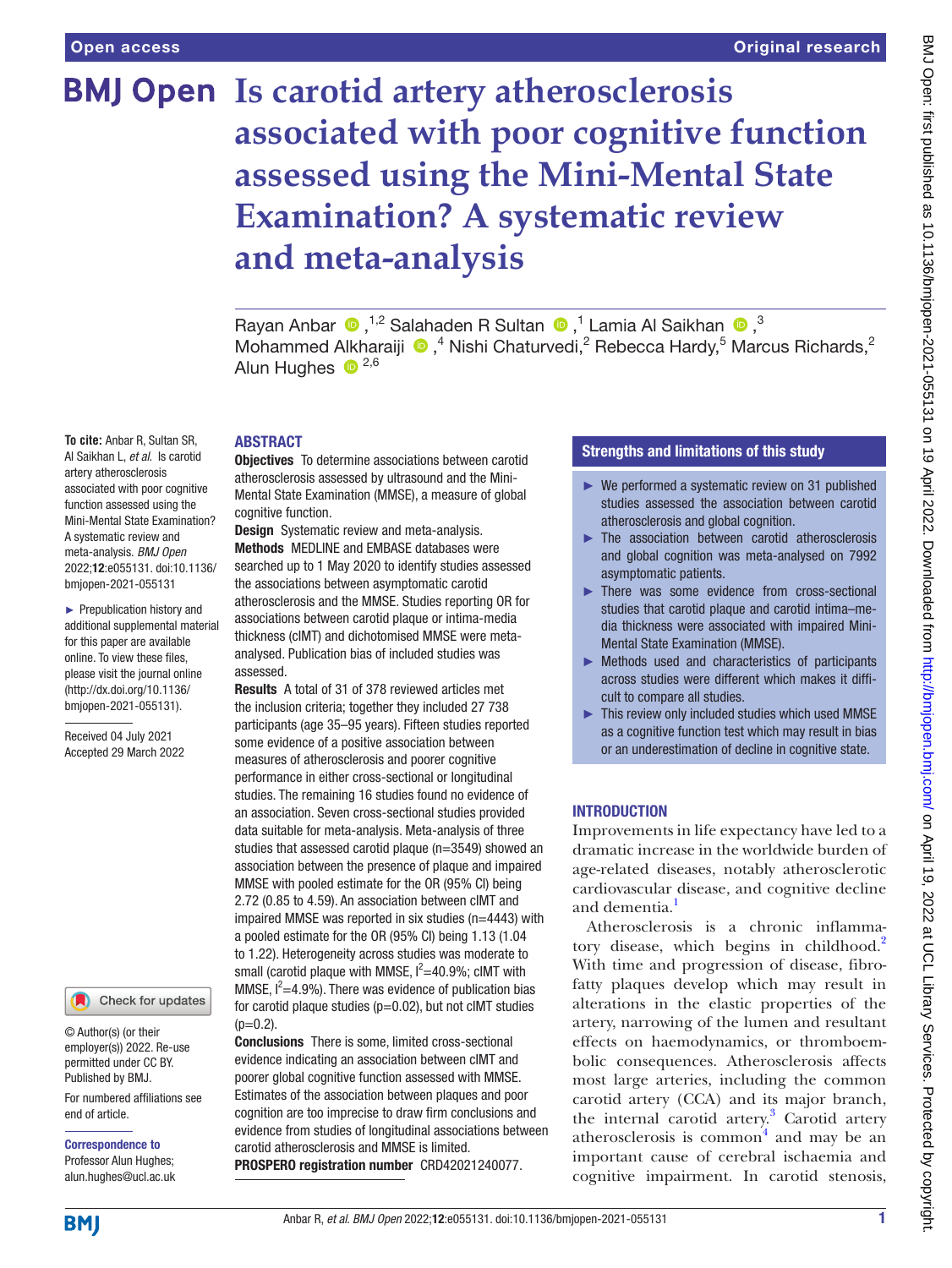embolisation and hypoperfusion are thought to be the major processes that cause cognitive impairment, $5$  but alterations in cerebral haemodynamics secondary to atherosclerosis could also make a contribution that is potentially reversible.<sup>67</sup>The assessment of carotid disease can be performed using a range of imaging methods, (eg, MRI, CT, angiography and ultrasound),<sup>[8](#page-6-6)</sup> ultrasound is the most commonly used, $9-12$  as it is inexpensive, noninvasive and widely available.

Cognitive function refers to internal mental processes which help people to think, make decisions and solve problems, $^{13}$  and a decline in cognitive function can affect patients' health, daily routine, learning new things, speech and writing abilities, and their ability to live independently. A decline in cognitive function is common with advancing age, $^{14}$  and severe cognitive impairment and dementia are placing an increasingly heavy social, emotional and economic burden on society.<sup>[15](#page-6-10)</sup> Dementia is a syndrome that results from diseases of the brain which are usually chronic or progressive. $15$  Dementia is characterised by severe deficits in cognition that have a substantial effect on the activities of daily life. These impairments in cognition are also often accompanied by changes in emotional control, social behaviour and motivation.<sup>15</sup> Mild cognitive impairment (MCI) is defined as an impairment of cognition that is greater than expected based on an individual's age and education which does not appreciably affect daily functioning. Nevertheless, despite its denomination as mild, it is well established that people with MCI are at a high risk of developing dementia, particularly of the Alzheimer type<sup>16</sup>A comprehensive assessment of neuropsychological cognitive performance at the domain level is time consuming and most studies use brief cognitive screening tools.<sup>[17](#page-6-12)</sup>

The most widely used tool for cognitive testing is the Mini-Mental State Examination (MMSE).<sup>18–20</sup> MMSE contains 11 tasks and covers 7 domains: visuospatial skills, language, concentration, working memory, memory recall and orientation and is scored out of a maximum  $30$  points.<sup>21</sup> The most common cut-points to detect dementia with the MMSE are ≤23 or ≤24, although higher and lower cut-points have been used in some studies.<sup>1920</sup>

Several studies have used a combination of carotid ultrasound and MMSE to examine the associations between carotid atherosclerosis and cognitive performance, either cross-sectionally or longitudinally; however, these studies have yielded conflicting results. For example, the Rotterdam Study<sup>22</sup> reported that CCA intima–media thickness (cIMT) was associated with increased risk of Alzheimer's disease, but not vascular dementia, whereas carotid plaques were not associated with either Alzheimer's disease or vascular dementia. In contrast, the Fram-ingham Offspring Cohort study<sup>[23](#page-7-0)</sup> reported that cIMT was not associated with any measure of cognition, although there was evidence of an association between cIMT and impaired verbal memory and nonverbal memory, and that carotid stenosis  $\geq 50\%$  was associated with impaired executive function, but not verbal and non-verbal memory.

BMJ Open: first published as 10.1136/bmjopen-2021-055131 on 19 April 2022. Downloaded from http://bmjopen.bmj.com/ on April 19, 2022 at UCL Library Services. Protected by copyright BMJ Open: first published as 10.1136/bmjopen-2021-055131 on 19 April 2022. Downloaded from <http://bmjopen.bmj.com/> on April 19, 2022 at UCL Library Services. Protected by copyright.

The aim of this study, therefore, was to systematically review evidence of an association between carotid atherosclerosis assessed by ultrasound and global cognitive function assessed using the MMSE, also to perform a meta-analysis of quantitative measures of association between carotid atherosclerosis and global cognitive function.

## **METHODS**

This study was conducted according to the 'Preferred Reporting Items for Systematic Reviews and Meta-Analyses' (PRISMA) statement. $^{24}$  Patients or the public were not involved in the design, or conduct, or reporting, or dissemination plans of our research.

## Search strategy

The search was conducted systematically (up to 1 May 2020) by two authors independently in two online databases: MEDLINE and EMBASE Classic+EMBASE following training and support from a information specialist. A combination of synonyms and related words and text word searching was used to comprehensively extract all relevant articles. A combination of indexed (MesH) terms and keyword searches in titles and abstracts was used - (1) cognition, cognitive function, dementia, Alzheimer disease; (2) atherosclerosis, IMT, plaque; (3) carotid arteries and (4) all searches were limited to (English language and humans). The results from databases were exported to an Endnote library, and any duplicates results were identified and removed before screening the records. The records of non-relevant articles were excluded by screening titles and abstracts by three authors working independently. The remaining publications were assessed by screening the full texts for eligibility and were retrieved and double screened. Discrepancies were reviewed and resolved through consensus. Full search strategies for all databases are available in [online supplemental files 1 and 2](https://dx.doi.org/10.1136/bmjopen-2021-055131).

## Inclusion criteria

Relevant studies were required to include the following: (1) Human adults (ie, a person older than 19 years of age)<sup>25</sup> (2) cIMT and/or carotid artery plaque measured using ultrasound and (3) MMSE as a global cognitive function test.

#### Exclusion criteria

The exclusion criteria as follows: (1) Adults following stroke (if results in stroke patients were reported separately these were excluded, or if the study only included participants with stroke the entire study was excluded); (2) Patients who had undergone carotid surgical and non-surgical intervention; (3) Studies that used medical imaging modalities other than ultrasound to assess the presence of plaque and to measure carotid atherosclerosis; (4) Review articles, conference abstracts, case reports, letters to the editor or commentary articles.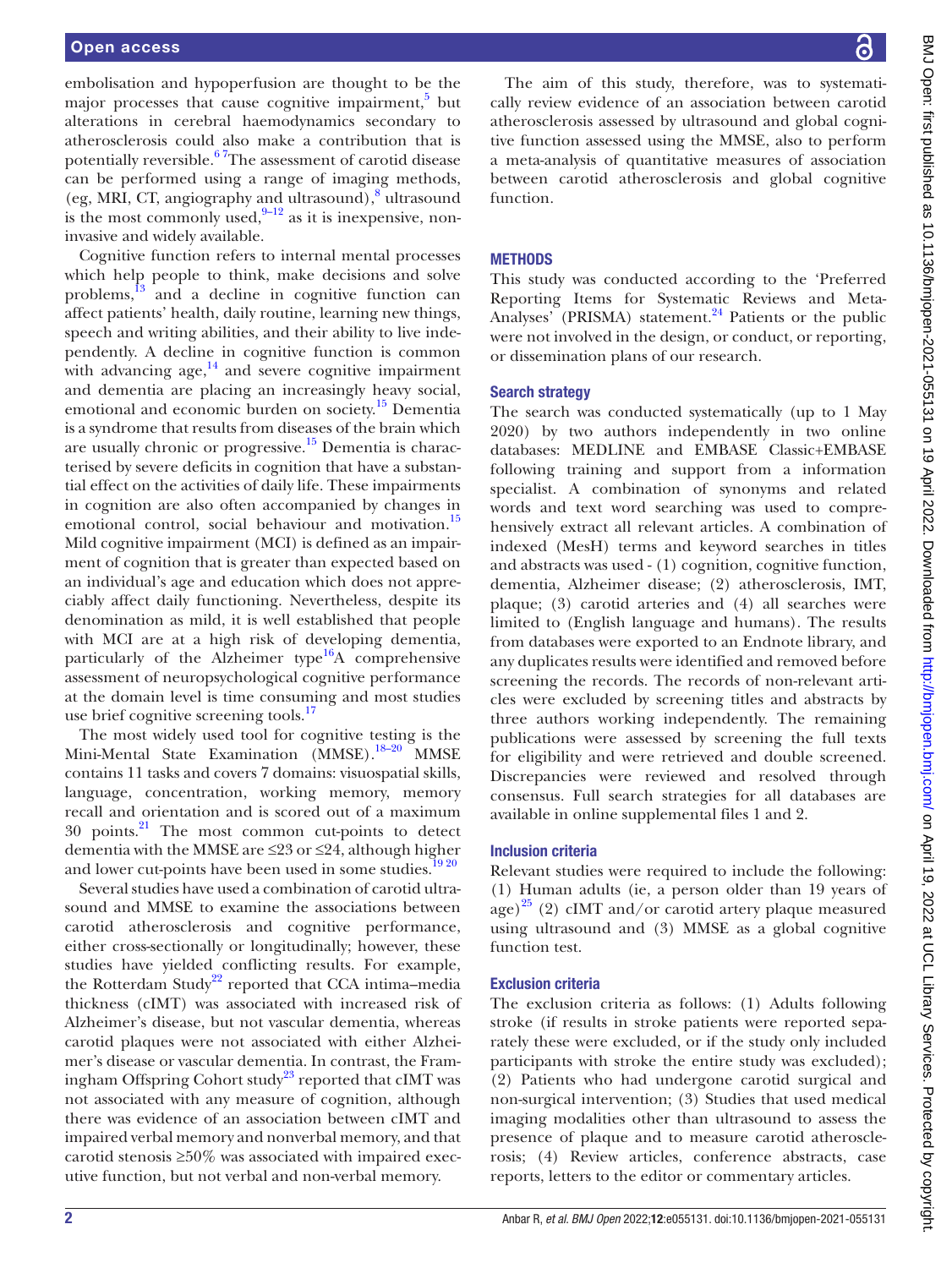# Data extraction

Data extraction from the included studies were performed by three researchers independently using standardised forms; any discrepancies were resolved by consensus. The extracted data from the eligible studies consisted of study characteristics such as author, year of publication, sample size, characteristics of participants (age and gender), study region, MMSE cognitive function test score and cIMT measurements . Means and SD and sample size of cIMT and MMSE were extracted from the included papers. If mean and SD were not provided, median and range or other measures of central tendency and dispersion were extracted. Maximum cIMT was extracted if the mean value was not reported in the studies. If necessary, ORs for cIMT were converted to be per 1 mm IMT. If the percentage of people with plaques was reported, the total number was calculated. For studies in which stroke sufferers were included in the sample size, the total number of subjects were recalculated by removing subjects with stroke. The sample size was extracted for which cIMT and MMSE were measured. If different numbers of subject underwent cIMT and MMSE assessments, the lower number was recorded. The percentage of female subjects was extracted. If the total number of females was provided, the percentage of females from the overall sample size was calculated. The data were collected from baseline values or nearest value to the baseline if baseline was not available. If there were data from the article that was deficient, the authors were contacted by email. The form for eligibility of papers is available in [online supplemental file 3](https://dx.doi.org/10.1136/bmjopen-2021-055131).

## Patient and public involvement

This study does not involve human participants and did not require ethical review.

## Meta-analysis

A meta-analysis was planned using OR with 95% CI as the estimates of the strength of association between carotid atherosclerosis and MMSE. If other measures of dispersion were reported these were converted into 95% CI. ORs were chosen as recommended by Borenstein *et al*<sup>26</sup>as this was the effect size measure most commonly presented in the identified studies and also has the advantage of symmetry for outcome definition. $27$  The two measures of carotid atherosclerosis used for meta-analysis were presence of carotid plaque and cIMT as these were the most common exposures examined in identified studies. The outcome, MMSE was categorised into normal or impaired based on a cut-point of 24, since this was the most common threshold used for analysis in the papers identified. To facilitate comparison of effect sizes from longitudinal studies with those reported by cross-sectional studies HRs or risk ratios were converted to OR using the equation described by Grant.<sup>28</sup> Random effects metaanalysis was performed using Stata/SE Statistical Software V.16.1 (StataCorp) using the meta suite of commands; weighting was by the inverse variance method. Q-test and

I<sup>2</sup> statistics were used to assessed heterogeneity between studies. We used the Egger's test and funnel plots to look for the possibility of publication bias.

# Quality assessment

The quality of included studies was scored using a modified seven-point criteria were derived from Newcastle-Ottawa scale. $29$  Scores covered the (1) representativeness of the target sample, (2) non-response satisfactorily dealt with, (3) use of a validated measurement tool, (4) relevant confounders measured, (5) appropriate assessment of outcome, (6) appropriate statistical analysis clearly described and (7) reporting missing data if present. Each criterion was assigned one point if met. The quality assessment was performed by two researchers independently using standardised forms and any discrepancies were resolved by consensus. The Newcastle-Ottawa scale is provided in [online supplemental file 4](https://dx.doi.org/10.1136/bmjopen-2021-055131).

# RESULTS

The PRISMA flow chart illustrating the study selection process is shown in [figure](#page-3-0) 1. We identified 378 potential studies from the electronic databases (Medline and Embase) after exclusion of duplicates. Title and abstract screening resulted in 48 records remaining to be reviewed for eligibility in full text. Of those studies, 17 were excluded with reasons. The reasons were: no cIMT measurement (n=4), or no MMSE test data (n=9) or use of a modified version of MMSE (n=3), review articles, conference abstract, letters to the editor or case reports  $(n=1)$ .

## Characteristics studies included in the systematic review

The total number of participants in the 31 included studies was 26 178, with an age range from 35 to 95 years. Twenty of the studies were cross-sectional ([online](https://dx.doi.org/10.1136/bmjopen-2021-055131)  [supplemental table S1A](https://dx.doi.org/10.1136/bmjopen-2021-055131)); eight were longitudinal ([online](https://dx.doi.org/10.1136/bmjopen-2021-055131)  [supplemental table S1B\)](https://dx.doi.org/10.1136/bmjopen-2021-055131). The remaining three studies included a mixture of cross-sectional and longitudinal data ([online supplemental table S1C\)](https://dx.doi.org/10.1136/bmjopen-2021-055131). The geographical distribution of the studies was diverse: with five from Italy, five from Japan, five from USA, three from France, two from Brazil, two from China, three from UK and one from each of Egypt, Netherlands, Norway, Serbia, Sweden and Uganda. One study failed to mention the geographical location. Only one study<sup>30</sup> failed to report the patients' health conditions and risk factors, such as diabetes mellitus, hypertension and chronic kidney disease. Two studies included only male participants,  $31\frac{32}{2}$  and one study included only female participants,  $33$  the remaining studies included both male and female participants. Details of the key exposure measures are shown in [online supplemental](https://dx.doi.org/10.1136/bmjopen-2021-055131)  [table S2](https://dx.doi.org/10.1136/bmjopen-2021-055131). Twenty-nine studies reported the mean of cIMT measurement.<sup>30–58</sup> Fourteen studies did not mention the presence of carotid plaques.<sup>31</sup> <sup>33-36</sup> 41 <sup>45</sup> 48 49 <sup>51</sup> <sup>52</sup> 54-56</sup> Seven studies did not provide MMSE scores.<sup>[44 45 50 52 55 58 59](#page-7-10)</sup>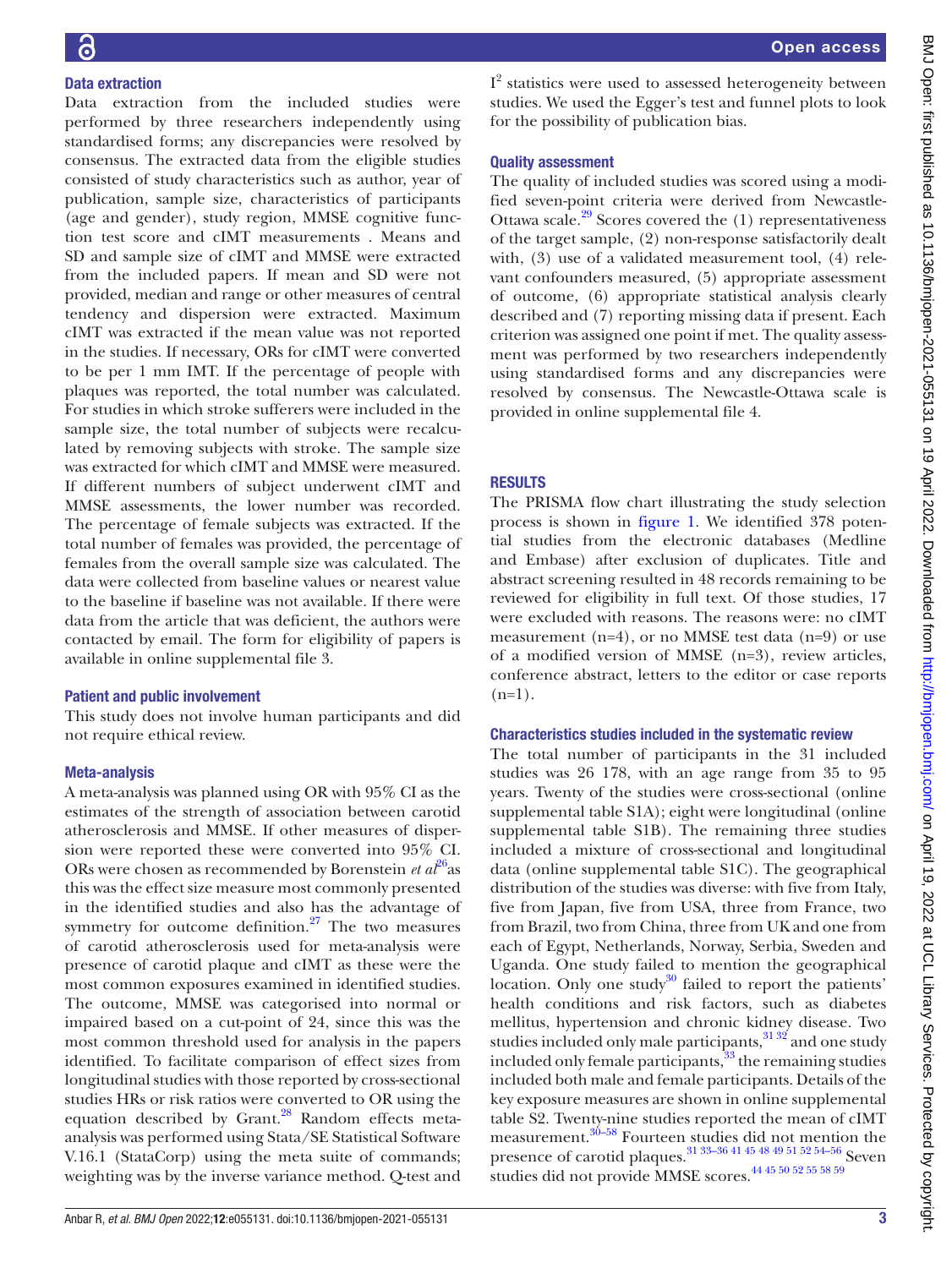

Figure 1 PRISMA flow chart of the strategy used to select articles for review. IMT, intima–media thickness; MMSE, Mini-Mental State Examination; PRISMA, Preferred Reporting Items for Systematic Reviews and Meta-Analyses.

# Associations between atherosclerosis measures and MMSE score

## Cross-sectional associations

Presence of carotid plaques was associated with poorer cognitive function in three studies.[40 58 59](#page-7-11) Auperin *et*   $a<sup>30</sup>$  reported an association between higher prevalence of carotid plaque and lower MMSE in men, but not in women. Another study<sup>[35](#page-7-12)</sup> concluded that the association between cIMT and cognitive function was observed only in a low socioeconomic status group. Another study<sup>42</sup> found a significant correlation between higher cIMT and plaques with poor MMSE score in people with evidence of vascular cognitive decline, but not in a group of people with Alzheimer's disease, and Watanabe *et al*<sup>[32](#page-7-14)</sup> reported that vascular dementia patients were more likely to have low MMSE score with thicker cIMT and frequent presences of carotid plaques. Ten cross-sectional studies[34 36 37 41 43 46 48 51 56 60](#page-7-15) reported that cIMT was not associated with MMSE, although some of these studies reported associations with a selected aspect of cognitive performance.

# Longitudinal associations

Zhong *et al* reported an association between higher cIMT and a reduction in MMSE score after 10 years of follow-up but not after 5 years; a similar association between presence of carotid plaque and change in MMSE was not observed at any follow-up interval.[44](#page-7-10) Rouch *et al* found that cIMT and presence of carotid plaques were associated with progression to dementia in univariable analyses, but neither predicted progression after multivariable

<span id="page-3-0"></span>adjustment.<sup>57</sup> Another study found that the plaque index, and cIMT was predictive of an increased risk of conversion of MCI to dementia including after multivariable adjustment using a backwards stepwise method. $61$  While Carcaillon *et al* reported that there was an association between presence of carotid plaque in two sites or more and incidence of dementia, they observed no association between cIMT measured at plaque-free sites with incident dementia.[50](#page-7-18) Silvestrini *et al* found that baseline cIMT and increase in cIMT adjusted for baseline were associated with decline in MMSE.<sup>39</sup> Wendell *et al* found no association between baseline cIMT and change in MMSE, but observed that higher cIMT was associated with future changes in selected aspects of cognitive performance. $52$ One study did not provide quantitative data about possible associations between carotid plaque or cIMT and  $MMSE<sub>1</sub><sup>54</sup>$  $MMSE<sub>1</sub><sup>54</sup>$  $MMSE<sub>1</sub><sup>54</sup>$  while four other studies found no evidence that cIMT was associated with future global cognitive impairment[.33 45 47 55](#page-7-9)

## **Quality**

One study received quality scores of 6 out of  $7^{43}$ ; 5 received a quality score of 5 out of  $7^{32}$  47 50 57 59; 20 a quality score of 4 out of  $7^{31}$   $^{33-42}$   $^{44-46}$   $^{48}$   $^{51-54}$   $^{61}$ ; 4 a quality score of 3 out of  $7^{30}$  49 56 58 and 1 a quality score of 2 out of  $7.55$  Among the 31 included studies, 24 studies were adequately designed to represent the target sample. Nine publications used validated ultrasound measurement tools, 6 reported blinding assessment of outcome and blinding of outcome measurements, 29 described the statistical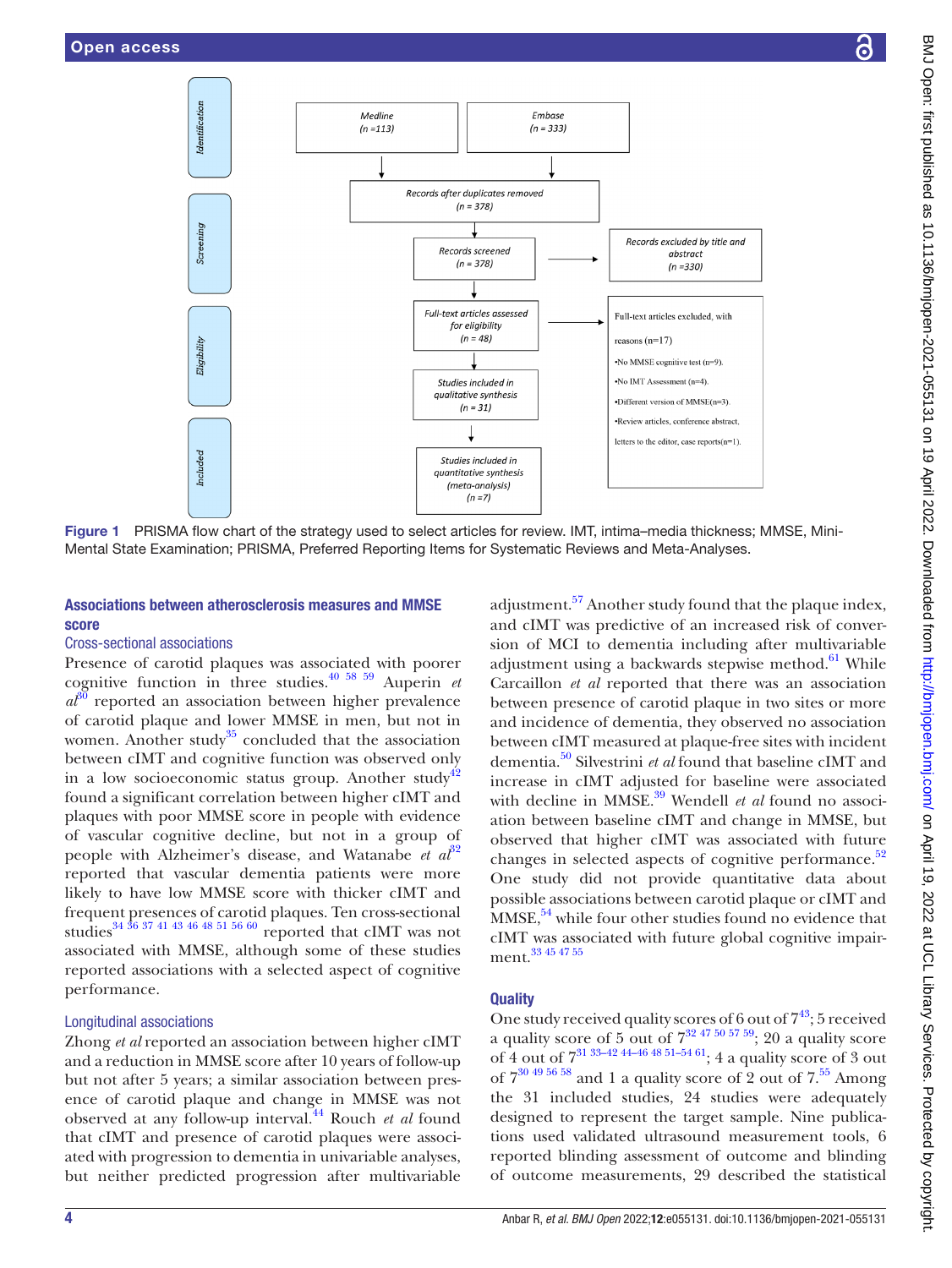

Figure 2 Forest plots of the association between carotid plaques and Mini-Mental State Examination. IMT, intima–media thickness. REML, restricted maximum likelihood.

analysis satisfactorily. Further details are provided in [online supplemental table S3](https://dx.doi.org/10.1136/bmjopen-2021-055131).

#### Meta-analysis

Seven of the 31 studies reported data that were suitable for inclusion in a meta-analysis. $30\,31\,41\,44\,46\,55\,58$  All included studies were cross-sectional, and all but one drew from population samples. Of all studies, three reported associations between carotid plaque and impaired  $MMSE$ , $30\,46\,58$  and six reported the association between cIMT and impaired MMSE.<sup>30 31 41 46 55 61</sup> There was only one suitable longitudinal study, $44$  so a meta-analysis was not attempted for this category of study.

#### Carotid plaque and MMSE meta-analysis

Meta-analysis showed an association between presence of carotid plaque and impaired MMSE. The overall OR for the association between carotid plaque and impaired MMSE was 2.06 (95% CI 1.16 to 2.96) for presence of plaque, and with Z-score=4.49,  $p<0.01$  ([figure](#page-4-0) 2).

## Association between cIMT and MMSE

Meta-analysis showed an association between cIMT and impaired MMSE. The overall OR for the association between cIMT and impaired MMSE was 1.13 (95% CI <span id="page-4-0"></span>1.04 to 1.22) per 1 mm cIMT, with Z-score=24.7,  $p<0.01$ [\(figure](#page-4-1) 3).

## Publication bias

Egger's test showed evidence of bias in studies assessing between carotid plaque and MMSE (p=0.02), but not in cIMT with MMSE  $(p=0.2)$  [\(figure](#page-5-0)  $4A,B$ ).

## **DISCUSSION**

This systematic review examined and quantitated the evidence regarding a possible association between measures of atherosclerosis in the carotid arteries by ultrasound and generalised impairment of cognitive function assessed using the MMSE. From the limited studies available, our analysis showed there is some evidence of a cross-sectional association between carotid artery atherosclerosis and poorer MMSE, with the majority of studies finding an association. However, a sizeable proportion of studies did not find evidence for an association between cIMT and MMSE score. These discrepancies could be due to inadequate sample size, sample selection or the low sensitivity of MMSE for detection of MCI.



#### <span id="page-4-1"></span>Random-effects REML model

Figure 3 Forest plots of the association between carotid intima–media thickness (IMT) and Mini-Mental State Examination (MMSE). REML, restricted maximum likelihood.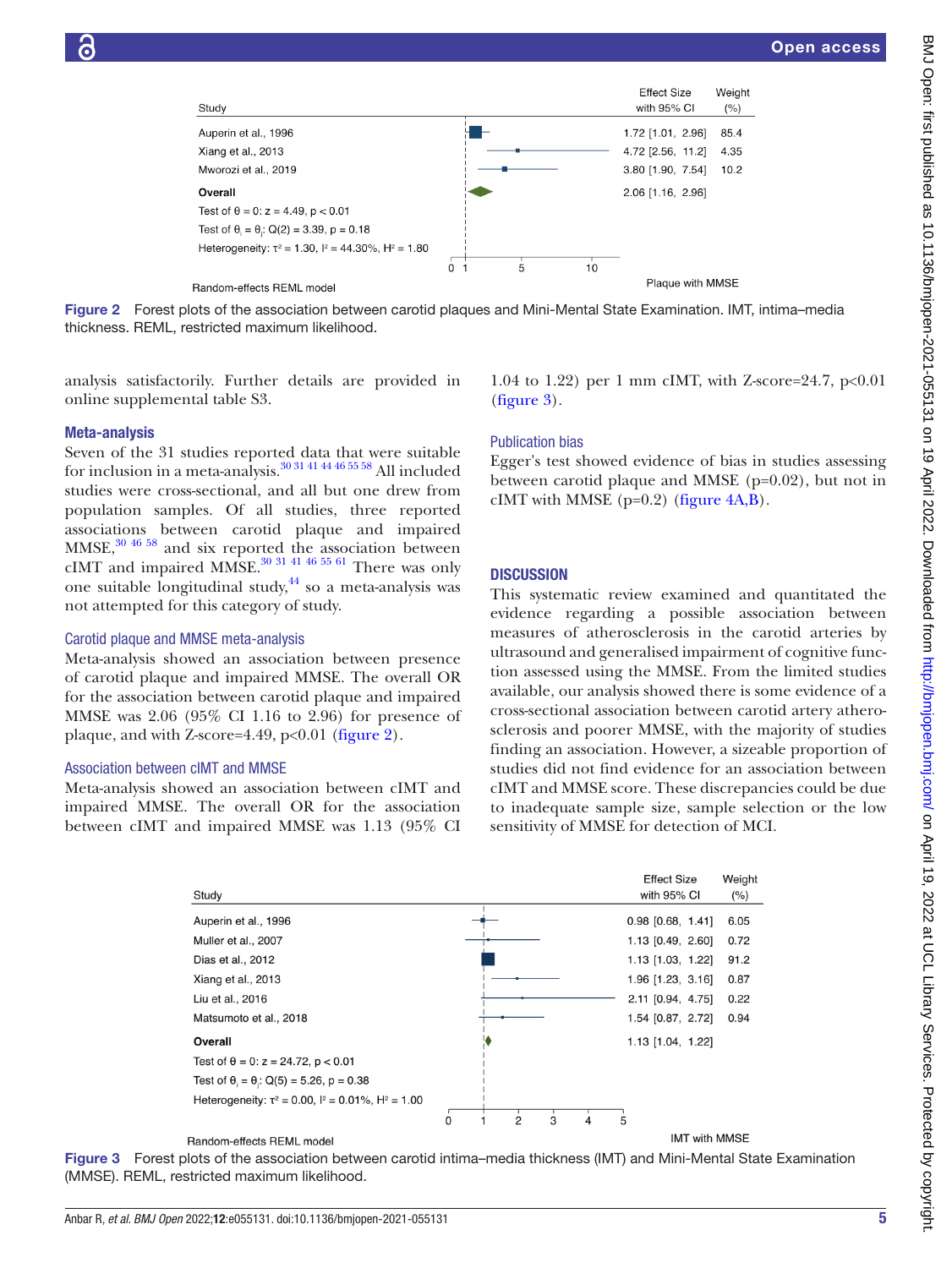

Figure 4 Funnel plots for each outcome evaluating publication bias. (A) Studies assessed the association between carotid plaque and Mini-Mental State Examination (MMSE) shows evidence of bias (p=0.02). (B) Studies assessed the association between carotid intima–media thickness and MMSE shows no evidence of bias (p=0.2).

Risk factors for CVD are related to changes in cognitive function $62-65$  and many factors could link carotid atherosclerosis with cognition. These include thromboembolic consequences of carotid disease, small vessel disease and cerebral perfusion abnormalities, shared genetic predisposition, or shared risk factors over the life course. A recent study that observed a relationship between cIMT and MMSE, memory and executive function, also found an association between cIMT and decrease in brain matter volumes and cere-bral hypoperfusion.<sup>[66](#page-7-25)</sup>

Few studies provided information regarding factors, such as age, gender, socioeconomic position (SEP) or pre-existing CVD, that might modify any relationship between carotid atherosclerosis and cognitive impairment, so it was not possible to formally examine effect modification by meta-analysis. One study reported that there was a moderate association between presence of plaques and impaired MMSE in men, but no association in women.[30](#page-7-7) In contrast, many studies failed to report evidence of sex differences in the association between carotid atherosclerosis and cognitive impairment,  $67-69$  although it was often not clear whether such an interaction was sought. Limited evidence suggests that SEP, which may include income, education and social supports may modify the association between atherosclerosis and cognitive performance. In the Whitehall II study of UK-based civil servants, [35](#page-7-12) an association between higher cIMT and poorer cognitive function was only observed in individuals classified as low SEP. Another study done in USA,<sup>52</sup> reported that the association between cIMT and measures of cognition differed as a function of race and socioeconomic status.

#### Limitations

Our systematic review has several limitations. Restricting the search to literature published in the English language only may have reduced the number of citations identified. The search was performed to cover publications up to 1 May 2020 and information published after that date

<span id="page-5-0"></span>will not have been included. The studies included in the review were drawn from diverse geographical locations, but while there was no obvious difference by location it was not possible to formally examine this question. Relatedly most studies did not report on the ethnicity of the participants, and it was therefore not possible to conclude anything about potential ethnic differences in associations. Similarly the lack of availability of individual participant data and the limitation of the summary data available restricted the analyses that could be performed. The primary aim of some of the studies reviewed was not to assess the association between atherosclerosis in carotid arteries and cognitive function. Adjustment for potential confounders was quite variable and inconsistent across studies and it is likely that this will contribute to heterogeneity between studies. There was also substantial heterogeneity with regard to atherosclerosis measurements; for example, some studies provided more information on plaque burden (eg, number, thickness or location of plaques) but this analysis was too infrequent and inconsistent across studies to allow synthesis of these data and consequently presence of plaque was chosen as the exposure of interest. There were also differences in scanning techniques between studies, and most of studies reviewed did not perform a comprehensive carotid scan. The use of B-mode ultrasound to detect carotid atherosclerosis has well-recognised limitations $10^{-12}$  and more advanced ultrasound imaging including three-dimensional ultrasound, $\frac{70}{10}$  or other imaging techniques, such as MRI $^{71}$  $^{71}$  $^{71}$  or  $PET<sub>1</sub><sup>72</sup>$  that better quantify and characterise vulnerable atherosclerosis may have advantages. Similarly, use of the MMSE has several limitations, including non-linearity, a floor effect in advanced dementia, a ceiling effect in very mild disease, and bias in people with little formal education or in non-English-speaking groups.<sup>18-20</sup> Also, MMSE only provides only a limited insight into the complex process of cognitive decline and use of a wider range of tools, for example assessment of a wider range of cognitive domains including executive functioning and psychomotor speed, would be worthwhile in future studies.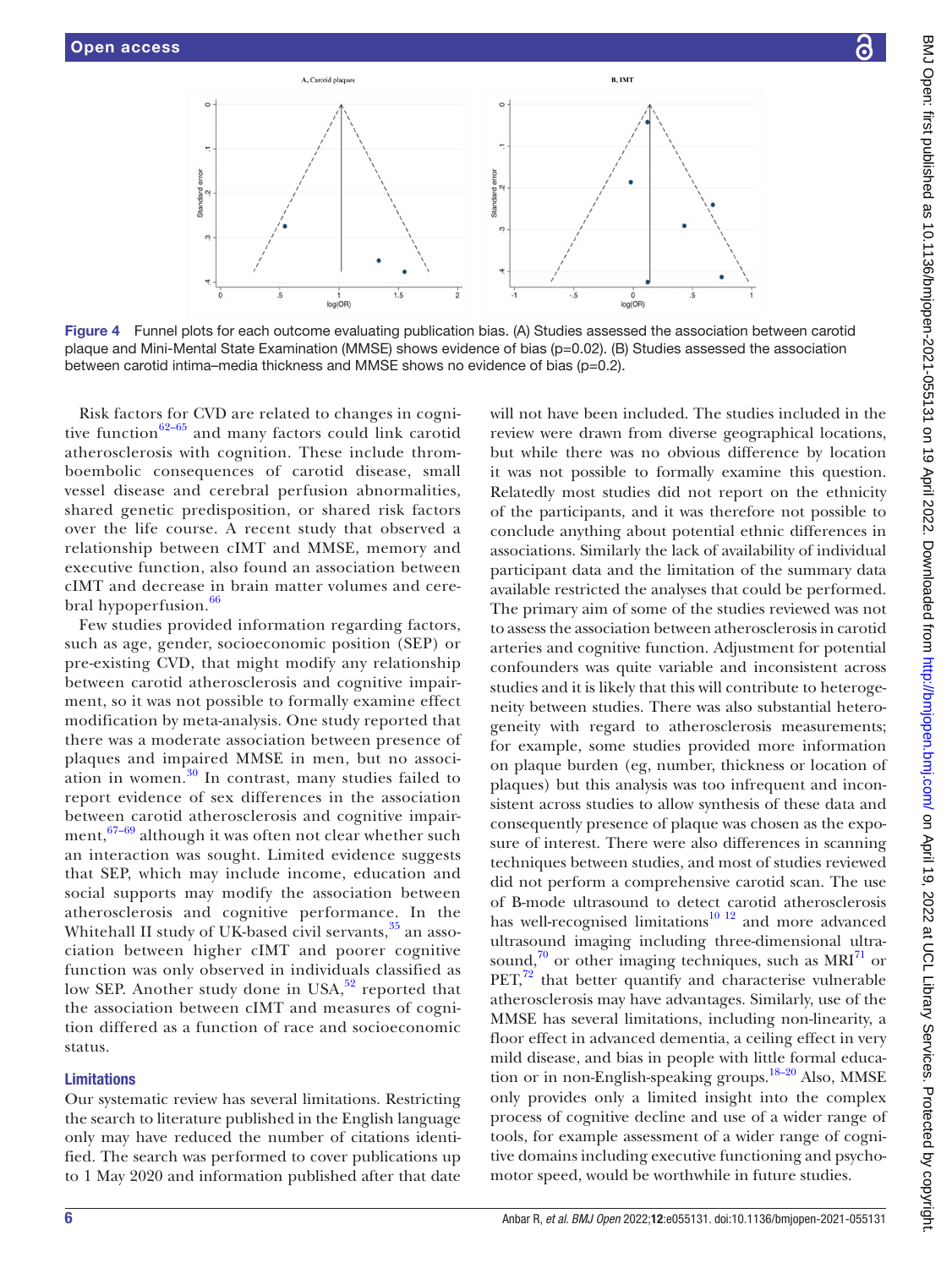# **CONCLUSION**

This meta-analysis and systematic review provide some evidence in favour of an association between cIMT and cognitive function in cross-sectional studies. Estimates of the association between plaques and poor cognition in cross-sectional studies were too imprecise to draw firm conclusions; while evidence from studies of longitudinal associations between carotid atherosclerosis and cognitive function is limited.

## Author affiliations

<sup>1</sup>Diagnostic Radiology, Faculty of Applied Medical Sciences, King Abdulaziz University, Jeddah, Makkah, Saudi Arabia

<sup>2</sup>MRC Unit for Lifelong Health and Aging, UCL Institute of Cardiovascular Science, University College London, London, UK

<sup>3</sup>College of Applied Medial Sciences, Imam Abdulrahman Bin Faisal University, Dammam, Saudi Arabia

4 Department of Public Health, Saudi Electronic University, Riyadh, Saudi Arabia <sup>5</sup>Social Research Institute, UCL Institute of Education, University College London, London, UK

<sup>6</sup>Department of Population Science & Experimental Medicine, UCL Institute of Cardiovascular Science, University College London, London, UK

Contributors RA, AH, RH and MR developed the idea and designed the study protocol. RA, LAS and SRS designed and wrote the search strategy and data extraction. RA, MA and SRS planned the statistical analysis and results interpretation. NC, RA, RH, MR and AH provided critical insights. AH acts as guarantor for the content. All authors approved and contributed to the final written manuscript.

Funding RA is supported by a PhD scholarship grant from King Abdulaziz University. NC received support from the National Institute for Health Research University College London Hospitals Biomedical Research Centre and works in a unit that receives support from the UK Medical Research Council. AH receives support from the British Heart Foundation, the Economic and Social Research Council (ESRC), the Horizon 2020 Framework Programme of the European Union, the National Institute on Aging, the National Institute for Health Research University College London Hospitals Biomedical Research Centre, the UK Medical Research Council, the Wellcome Trust, and works in a unit that receives support from the UK Medical Research Council. MR is supported by UK Medical Research Council grants MC\_UU\_12019/1 (Enhancing NSHD) and /3 (Mental Ageing).

Competing interests None declared.

Patient and public involvement Patients and/or the public were not involved in the design, or conduct, or reporting, or dissemination plans of this research.

Patient consent for publication Not applicable.

Ethics approval This study is for conducting a systematic review and metaanalysis hence no ethical approval was required.

Provenance and peer review Not commissioned; externally peer reviewed.

Data availability statement Data are available on reasonable request.

Supplemental material This content has been supplied by the author(s). It has not been vetted by BMJ Publishing Group Limited (BMJ) and may not have been peer-reviewed. Any opinions or recommendations discussed are solely those of the author(s) and are not endorsed by BMJ. BMJ disclaims all liability and responsibility arising from any reliance placed on the content. Where the content includes any translated material, BMJ does not warrant the accuracy and reliability of the translations (including but not limited to local regulations, clinical guidelines, terminology, drug names and drug dosages), and is not responsible for any error and/or omissions arising from translation and adaptation or otherwise.

Open access This is an open access article distributed in accordance with the Creative Commons Attribution 4.0 Unported (CC BY 4.0) license, which permits others to copy, redistribute, remix, transform and build upon this work for any purpose, provided the original work is properly cited, a link to the licence is given, and indication of whether changes were made. See: [https://creativecommons.org/](https://creativecommons.org/licenses/by/4.0/) [licenses/by/4.0/.](https://creativecommons.org/licenses/by/4.0/)

#### ORCID iDs

Rayan Anbar<http://orcid.org/0000-0002-1198-4231> Salahaden R Sultan<http://orcid.org/0000-0001-9981-6138> Lamia Al Saikhan<http://orcid.org/0000-0002-9951-8832> Mohammed Alkharaiji<http://orcid.org/0000-0002-8135-0939> Alun Hughes <http://orcid.org/0000-0001-5432-5271>

## **REFERENCES**

- <span id="page-6-0"></span>1 GBD 2016 Causes of Death Collaborators. Global, regional, and national age-sex specific mortality for 264 causes of death, 1980- 2016: a systematic analysis for the global burden of disease study 2016. *[Lancet](http://dx.doi.org/10.1016/S0140-6736(17)32152-9)* 2017;390:1151–210.
- <span id="page-6-1"></span>2 McGill HC, McMahan CA, Gidding SS. Preventing heart disease in the 21st century: implications of the pathobiological determinants of atherosclerosis in youth (PDAY) study. *[Circulation](http://dx.doi.org/10.1161/CIRCULATIONAHA.107.717033)* 2008;117:1216–27.
- <span id="page-6-2"></span>3 Sobieszczyk P, Beckman J. Carotid artery disease. *[Circulation](http://dx.doi.org/10.1161/CIRCULATIONAHA.105.542860)* 2006;114:e244–7.
- <span id="page-6-3"></span>4 Song P, Fang Z, Wang H, *et al*. Global and regional prevalence, burden, and risk factors for carotid atherosclerosis: a systematic review, meta-analysis, and modelling study. *[Lancet Glob Health](http://dx.doi.org/10.1016/S2214-109X(20)30117-0)* 2020;8:e721–9.
- <span id="page-6-4"></span>Dutra AP. Cognitive function and carotid stenosis: review of the literature. *[Dement Neuropsychol](http://dx.doi.org/10.1590/S1980-57642012DN06030003)* 2012;6:127–30.
- <span id="page-6-5"></span>6 Marshall RS. Effects of altered cerebral hemodynamics on cognitive function. *[J Alzheimers Dis](http://dx.doi.org/10.3233/JAD-2012-120949)* 2012;32:633–42.
- 7 Silvestrini M, Paolino I, Vernieri F, *et al*. Cerebral hemodynamics and cognitive performance in patients with asymptomatic carotid stenosis. *[Neurology](http://dx.doi.org/10.1212/01.wnl.0000345015.35520.52)* 2009;72:1062–8.
- <span id="page-6-6"></span>8 Davis PH, Dawson JD, Riley WA, *et al*. Carotid intimal-medial thickness is related to cardiovascular risk factors measured from childhood through middle age: the Muscatine study. *[Circulation](http://dx.doi.org/10.1161/hc4601.099486)* 2001;104:2815–9.
- <span id="page-6-7"></span>9 Breteler MM, Claus JJ, Grobbee DE, *et al*. Cardiovascular disease and distribution of cognitive function in elderly people: the Rotterdam study. *[BMJ](http://dx.doi.org/10.1136/bmj.308.6944.1604)* 1994;308:1604–8.
- <span id="page-6-17"></span>10 Stein JH, Korcarz CE, Hurst RT, *et al*. Use of carotid ultrasound to identify subclinical vascular disease and evaluate cardiovascular disease risk: a consensus statement from the American Society of echocardiography carotid intima-media thickness Task force. endorsed by the Society for vascular medicine. *[J Am Soc](http://dx.doi.org/10.1016/j.echo.2007.11.011)  [Echocardiogr](http://dx.doi.org/10.1016/j.echo.2007.11.011)* 2008;21:93–111.
- 11 O'Leary DH, Bots ML. Imaging of atherosclerosis: carotid intimamedia thickness. *[Eur Heart J](http://dx.doi.org/10.1093/eurheartj/ehq185)* 2010;31:1682–9.
- 12 Touboul P-J, Hennerici MG, Meairs S, *et al*. Mannheim carotid intima-media thickness and plaque consensus (2004-2006-2011). An update on behalf of the Advisory Board of the 3rd, 4th and 5th watching the risk symposia, at the 13th, 15th and 20th European stroke conferences, Mannheim, Germany, 2004, Brussels, Belgium, 2006, and Hamburg, Germany, 2011. *[Cerebrovasc Dis](http://dx.doi.org/10.1159/000343145)* 2012;34:290–6.
- <span id="page-6-8"></span>13 Roy E. Cognitive Function. In: Gellman MD, Gellman MD, eds. *Encyclopedia of behavioral medicine*. New York, NY: Springer New York, 2013: 448–9.
- <span id="page-6-9"></span>14 Chaytor N, Schmitter-Edgecombe M. The ecological validity of neuropsychological tests: a review of the literature on everyday cognitive skills. *[Neuropsychol Rev](http://dx.doi.org/10.1023/b:nerv.0000009483.91468.fb)* 2003;13:181–97.
- <span id="page-6-10"></span>15 Dening T, Sandilyan MB. Dementia: definitions and types. *[Nurs Stand](http://dx.doi.org/10.7748/ns.29.37.37.e9405)* 2015;29:37–42.
- <span id="page-6-11"></span>16 Gauthier S, Reisberg B, Zaudig M, *et al*. Mild cognitive impairment. *[The Lancet](http://dx.doi.org/10.1016/S0140-6736(06)68542-5)* 2006;367:1262–70.
- <span id="page-6-12"></span>17 Faber RA. The neuropsychiatric mental status examination. *[Semin](http://dx.doi.org/10.1055/s-0029-1223874)  [Neurol](http://dx.doi.org/10.1055/s-0029-1223874)* 2009;29:185–93.
- <span id="page-6-13"></span>18 Tsoi KKF, Chan JYC, Hirai HW, *et al*. Cognitive tests to detect dementia: a systematic review and meta-analysis. *[JAMA Intern Med](http://dx.doi.org/10.1001/jamainternmed.2015.2152)* 2015;175:1450–8.
- <span id="page-6-15"></span>19 Mitchell AJ. A meta-analysis of the accuracy of the Mini-Mental state examination in the detection of dementia and mild cognitive impairment. *[J Psychiatr Res](http://dx.doi.org/10.1016/j.jpsychires.2008.04.014)* 2009;43:411–31.
- 20 Patnode CD, Perdue LA, Rossom RC. *Screening for cognitive impairment in older adults: an evidence update for the U.S. preventive services Task force*. Rockville (MD: Agency for Healthcare Research and Quality, 2020.
- <span id="page-6-14"></span>21 Meyers CA, Wefel JS. The use of the Mini-Mental state examination to assess cognitive functioning in cancer trials: no ifs, ands, buts, or sensitivity. *[J Clin Oncol](http://dx.doi.org/10.1200/JCO.2003.07.080)* 2003;21:3557–8.
- <span id="page-6-16"></span>22 van Oijen M, de Jong FJ, Witteman JCM, *et al*. Atherosclerosis and risk for dementia. *[Ann Neurol](http://dx.doi.org/10.1002/ana.21073)* 2007;61:403–10.